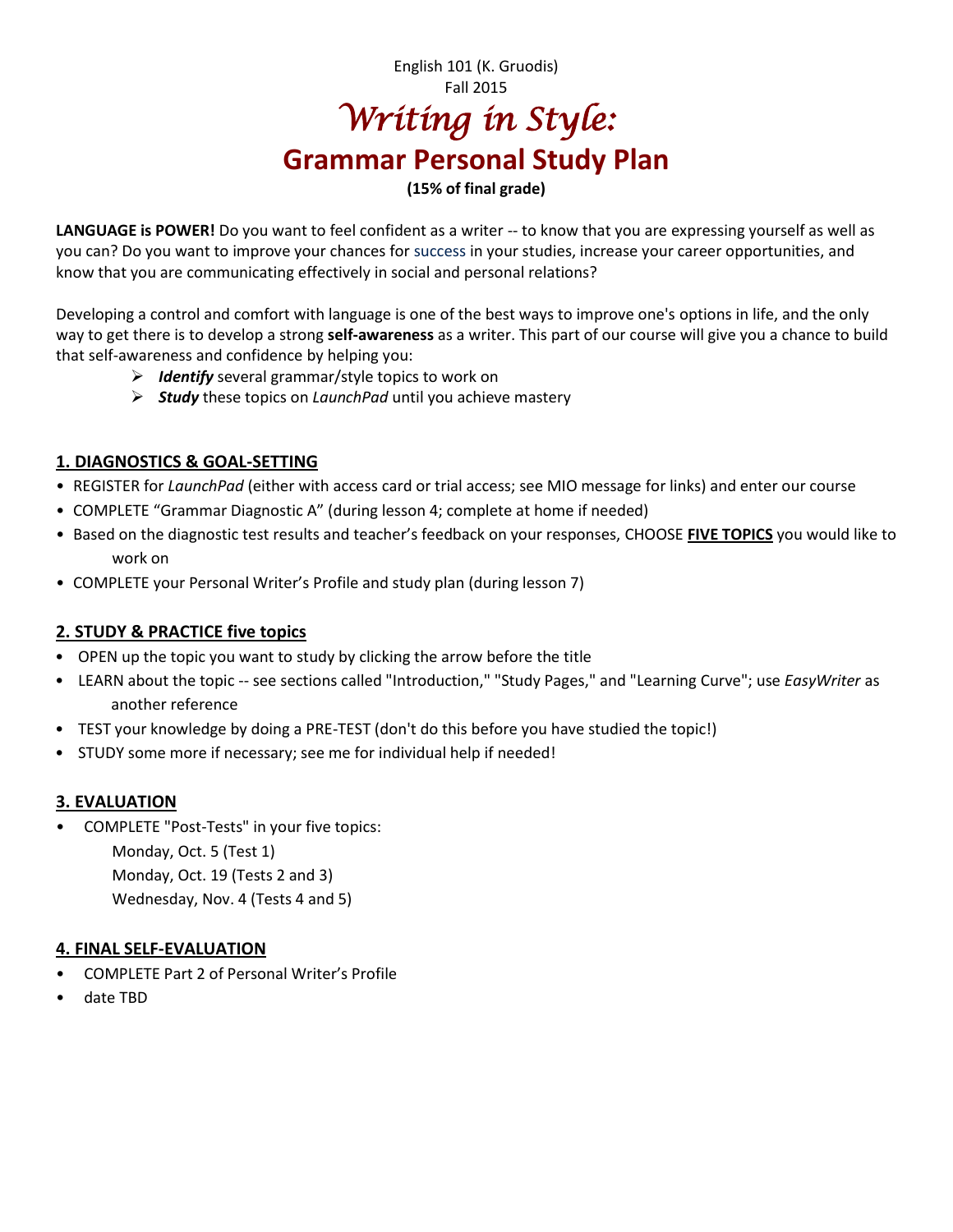#### **Effective Reading and Writing (K. Gruodis) Fall 2015**

# **Personal Writer's Profile Stage 1 – start of semester**

*Basic info*

High school:

Languages:

- What is your "first" (most comfortable) language?
- Which other languages do you speak/read/write, and how well?  $\bullet$

#### *Personal writing history*

How do you feel about writing?

How did you do in writing during high school (in English and other subjects)?

What kinds of writing do you do outside of school?

What are your strengths as a writer?

Have you had any specific challenges with writing in the past? How did you deal with them?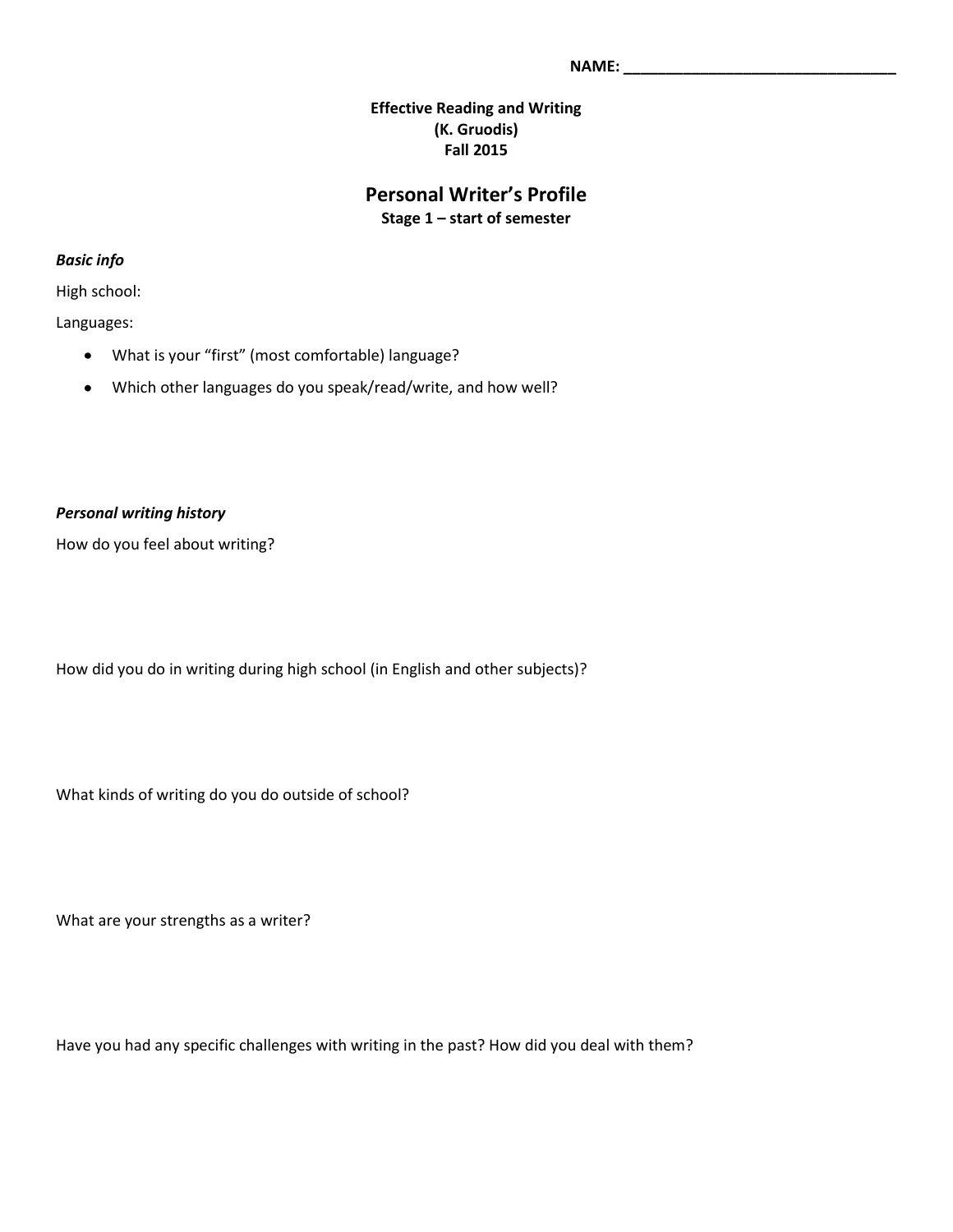#### *Career connections*

How have you had to use writing in any jobs and/or extracurricular activities you have done in the past? Did you feel confident writing in this context? Were there any specific skills you felt you were lacking?

How do you think you might use writing in any of the jobs/careers you are considering after CEGEP or university?

#### *Study Plan*

What are your personal goals in this course, in terms of:

- Grammar list specific topics
- Vocabulary
- Paragraphs
- Essay-writing
- Oral presentations  $\bullet$

Do you think you may need any extra help in addition to class instruction? If so, how do you plan to get extra help?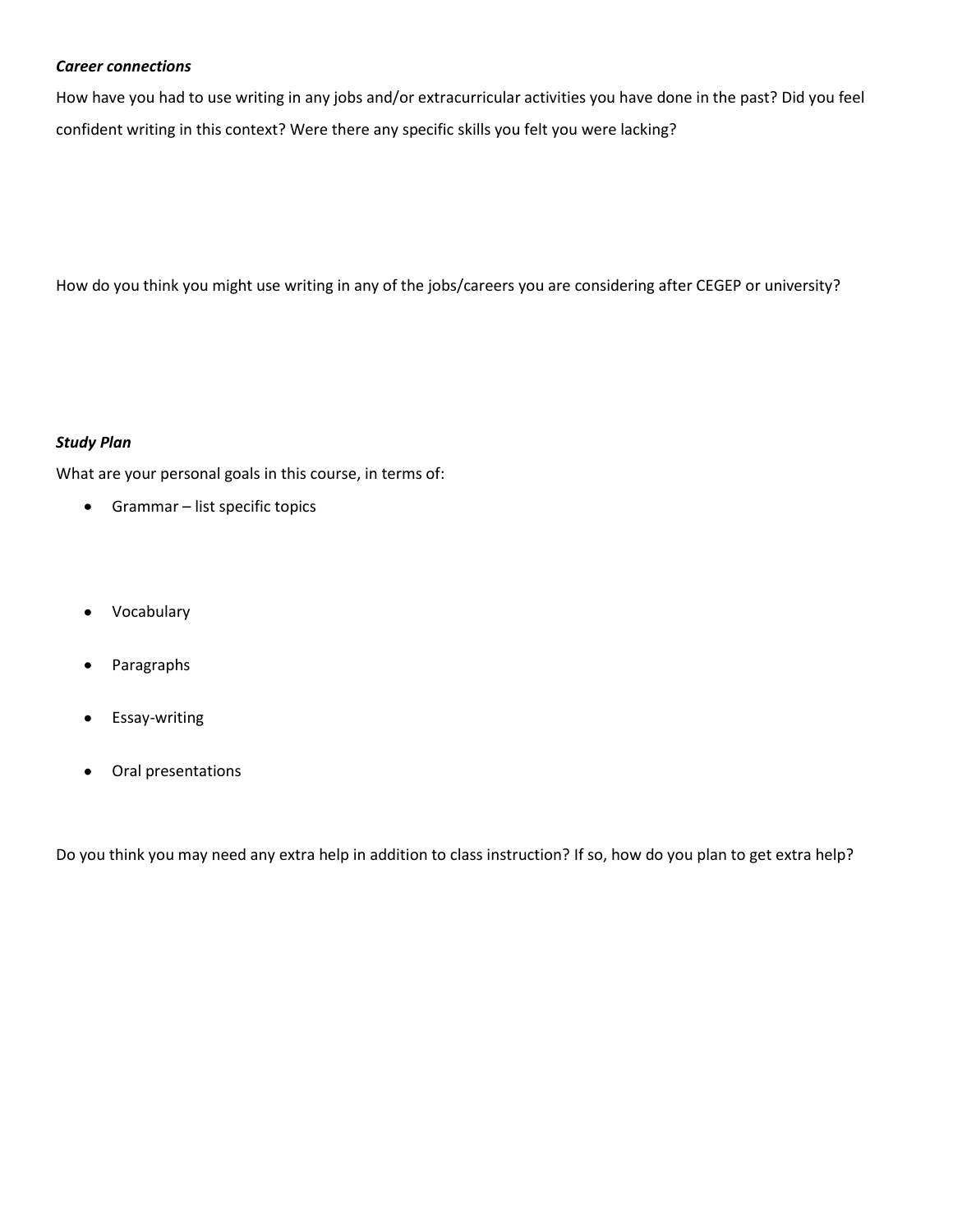

# *How to pick your topics:*

- Look at your Diagnostic Test results and the feedback you have received on your Responses  $\bullet$
- Pick FIVE topics that will be useful to you. Start with issues in grammar, punctuation, sentence style these are  $\bullet$ on the next page)
- If you are a more advanced writer, explore some of the topics on this page
- If you are unsure of what to do, come see me to discuss and we'll make a plan!

#### **Overview: Reading**

- Topics and Main Ideas
- Topic Sentences and Supporting Details
- Patterns of Organization
- Vocabulary
- Active Reading
- Critical Reading
- Interpretive Reading
- Reading Tutorials
- Readings with Quizzes

#### **Overview: Writing**

- Topic, Audience, and Purpose
- Prewriting
- Thesis Statements
- Drafting
- Revising
- Editing
- Digital Writing Tutorials

#### **Overview: Integrated Reading and Writing**

- Argument
- Summarizing

#### **Overview: Research**

- Working with Sources
- Documentation Guides
- Search and Citation Tutorials

#### **Overview: Parts of Speech**

- Nouns
- Pronouns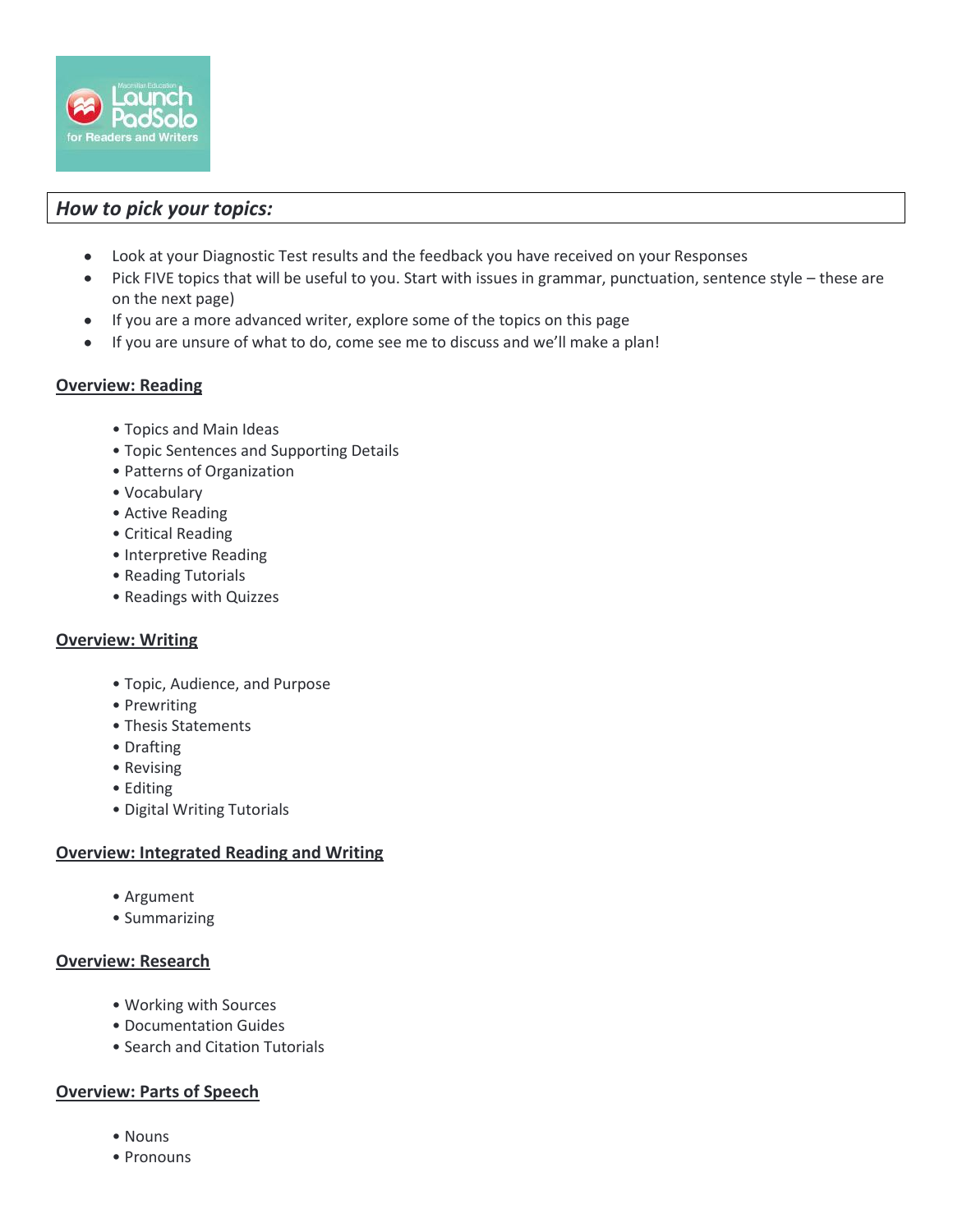- Verb Tense
- Adjectives and Adverbs
- Prepositions and Conjunctions

#### **Overview: Sentences**

- Subject-Verb Agreement
- Fragments
- Run-ons
- Coordination and Subordination
- Parallelism
- Modifier Placement
- Mixed and Incomplete Construction
- Active and Passive Voice

#### **Overview: Style and Mechanics**

- Sentence Variety
- Appropriate Language
- Wordiness
- Spelling
- Commonly Confused Words
- Abbreviations
- Commas
- Semicolons and Colons
- Apostrophes
- Quotation Marks
- Capitalization
- Italics
- Hyphens

#### **Resources for Multilingual Writers**

(these topics appear when you open this section)

- Articles and nouns  $\bullet$
- Verbs  $\bullet$
- Sentence structure
- Prepositions $\bullet$